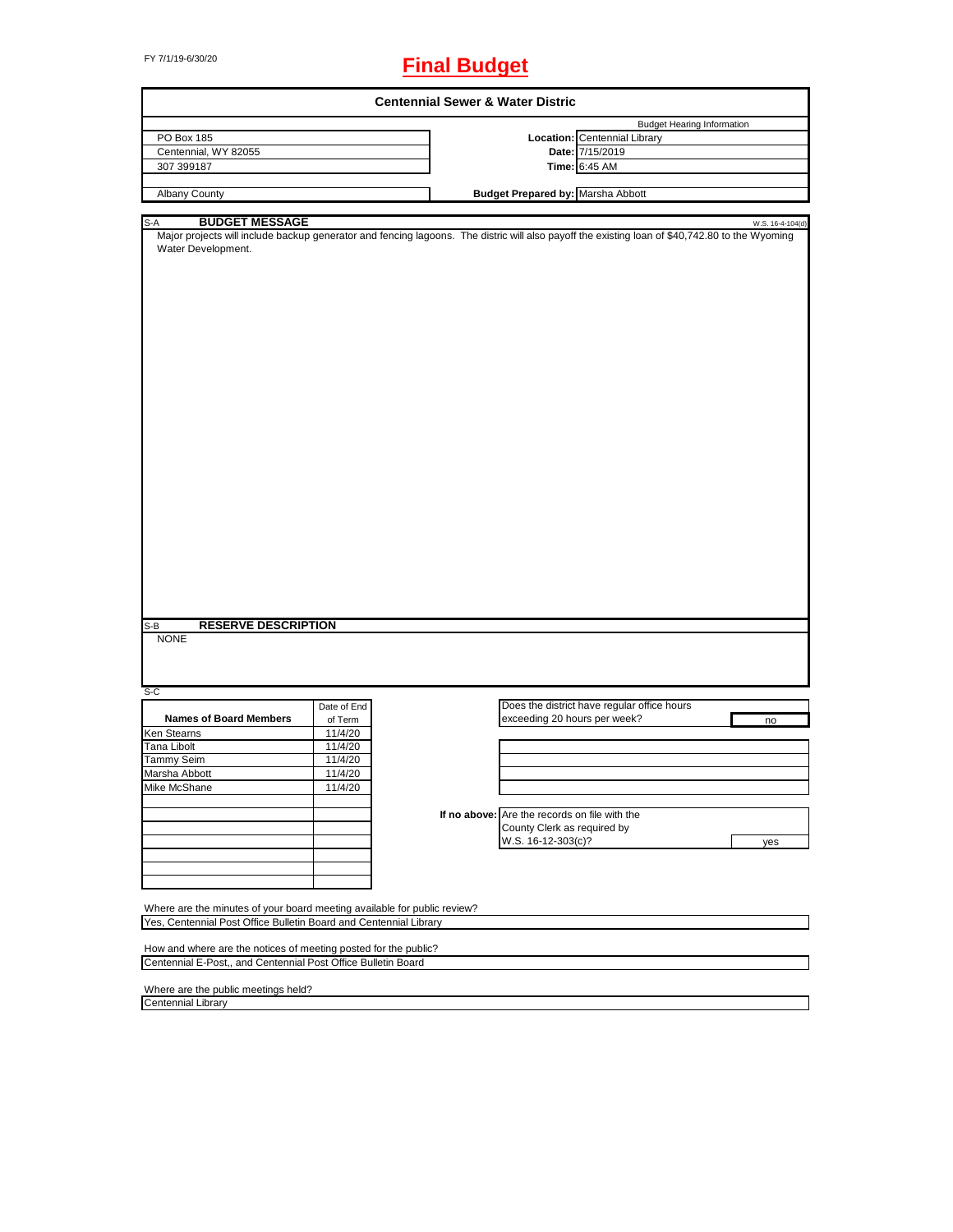## **FINAL BUDGET SUMMARY**

|       | <b>OVERVIEW</b>                                             | 2017-2018<br>Actual | 2018-2019<br>Estimated | 2019-2020<br>Proposed | Final Approval |
|-------|-------------------------------------------------------------|---------------------|------------------------|-----------------------|----------------|
|       |                                                             |                     |                        |                       |                |
| $S-1$ | <b>Total Budgeted Expenditures</b>                          | \$54,218            | \$72,449               | \$89,228              | \$89,228       |
| $S-2$ | <b>Total Principal to Pay on Debt</b>                       | \$4,223             | \$4,360                | \$40,473              | \$40,473       |
| $S-3$ | <b>Total Change to Restricted Funds</b>                     | \$0                 | \$0                    | \$0                   | \$0            |
|       | <b>Total General Fund and Forecasted Revenues Available</b> |                     | \$224,197              |                       |                |
| $S-4$ |                                                             | \$229,455           |                        | \$239,759             | \$239,759      |
| $S-5$ | Amount requested from County Commissioners                  | \$91,868            | \$86,586               | \$89,000              | \$89,000       |
| $S-6$ | <b>Additional Funding Needed:</b>                           |                     |                        | \$0                   | \$0            |

| <b>REVENUE SUMMARY</b>      |                                                                                   | 2017-2018<br>Actual | 2018-2019<br>Estimated | 2019-2020<br>Proposed | <b>Final Approval</b>                        |
|-----------------------------|-----------------------------------------------------------------------------------|---------------------|------------------------|-----------------------|----------------------------------------------|
|                             |                                                                                   |                     |                        |                       |                                              |
| $S-7$                       | <b>Operating Revenues</b>                                                         | \$0                 | \$0                    | \$0                   | \$0                                          |
| $S-8$                       | Tax levy (From the County Treasurer)                                              | \$91,868            | \$86,586               | \$89,000              | \$89,000                                     |
| $S-9$                       | <b>Government Support</b>                                                         | \$0                 | \$0                    | \$0                   | \$0                                          |
| $S-10$                      | Grants                                                                            | \$0                 | \$0                    | \$0                   | \$0                                          |
| $S-11$                      | Other County Support (Not from Co. Treas.)                                        | \$0                 | \$0                    | \$0                   | \$0                                          |
| $S-12$                      | <b>Miscellaneous</b>                                                              | \$376               | \$400                  | \$400                 | \$400                                        |
| $S-13$                      | <b>Other Forecasted Revenue</b>                                                   | \$0                 | \$0                    | \$0                   | \$0                                          |
|                             |                                                                                   |                     |                        |                       |                                              |
| $S-14$<br>FY 7/1/19-6/30/20 | <b>Total Revenue</b>                                                              | \$92,244            | \$86.986               | \$89.400              | \$89,400<br>Centennial Sewer & Water Distric |
|                             |                                                                                   |                     |                        |                       |                                              |
|                             | <b>EXPENDITURE SUMMARY</b>                                                        | 2017-2018<br>Actual | 2018-2019<br>Estimated | 2019-2020<br>Proposed | <b>Final Approval</b>                        |
|                             |                                                                                   |                     |                        |                       |                                              |
| $S-15$                      | <b>Capital Outlay</b>                                                             | \$0                 | \$0                    | \$17,000              | \$17,000                                     |
| $S-16$                      | <b>Interest and Fees On Debt</b>                                                  | \$1,787             | \$1,650                | \$1,078               | \$1,078                                      |
| $S-17$                      | <b>Administration</b>                                                             | \$5.934             | \$6,340                | \$8,350               | \$8,350                                      |
| $S-18$                      | <b>Operations</b>                                                                 | \$45,377            | \$63,259               | \$61,500              | \$61,500                                     |
| $S-19$                      | <b>Indirect Costs</b>                                                             | \$1,120             | \$1,200                | \$1,300               | \$1,300                                      |
| S-20R                       | <b>Expenditures paid by Reserves</b>                                              | \$0                 | \$0                    | \$0                   | \$0                                          |
| $S-20$                      | <b>Total Expenditures</b>                                                         | \$54,218            | \$72,449               | \$89,228              | \$89,228                                     |
|                             |                                                                                   |                     |                        |                       |                                              |
|                             | <b>DEBT SUMMARY</b>                                                               | 2017-2018           | 2018-2019              | 2019-2020             | <b>Final Approval</b>                        |
|                             |                                                                                   | Actual              | Estimated              | Proposed              |                                              |
|                             |                                                                                   |                     |                        |                       |                                              |
| $S-21$                      | <b>Principal Paid on Debt</b>                                                     | \$4,223             | \$4,360                | \$40,473              | \$40,473                                     |
|                             |                                                                                   | 2017-2018           | 2018-2019              | 2019-2020             |                                              |
|                             | <b>CASH AND INVESTMENTS</b>                                                       | Actual              | Estimated              | Proposed              | <b>Final Approval</b>                        |
|                             |                                                                                   |                     |                        |                       |                                              |
| $S-22$                      | TOTAL GENERAL FUNDS                                                               | \$137,211           | \$137,211              | \$150,359             | \$150,359                                    |
|                             |                                                                                   |                     |                        |                       |                                              |
|                             | <b>Summary of Reserve Funds</b>                                                   |                     |                        |                       |                                              |
| $S-23$<br>$S-24$            | <b>Beginning Balance in Reserve Accounts</b><br>a. Sinking and Debt Service Funds | \$0                 | \$0                    | \$0                   | \$0                                          |
|                             |                                                                                   |                     | \$0                    |                       |                                              |
| $S-25$<br>$S-26$            | b. Reserves<br>c. Bond Funds                                                      | \$0<br>\$0          | \$0                    | \$0<br>\$0            | \$0<br>\$0                                   |
|                             | Total Reserves (a+b+c)                                                            | \$0                 | \$0                    | \$0                   | \$0                                          |
| $S-27$                      | Amount to be added                                                                |                     |                        |                       |                                              |
| $S-28$                      | a. Sinking and Debt Service Funds                                                 | \$0                 | \$0                    | \$0                   | \$0                                          |
| $S-29$                      | b. Reserves                                                                       | \$0                 | \$0                    | \$0                   | \$0                                          |
| $S-30$                      | c. Bond Funds                                                                     | \$0                 | \$0                    | \$0                   | \$0                                          |
|                             |                                                                                   | \$0                 | \$0                    | \$0                   | \$0                                          |
|                             | Total to be added (a+b+c)                                                         |                     |                        |                       |                                              |
|                             |                                                                                   |                     |                        |                       |                                              |
| $S-31$                      | <b>Subtotal</b>                                                                   | \$0                 | \$0                    | \$0                   |                                              |
| $S-32$                      | Less Total to be spent                                                            | \$0                 | \$0                    | \$0                   | \$0<br>\$0                                   |
| $S-33$                      | TOTAL RESERVES AT END OF FISCAL YEAR                                              | \$0                 | SO                     | $\overline{50}$       | \$0                                          |

*Budget Officer / District Official (if not same as "Submitted by")*

Date adopted by Special District

Centennial, WY 82055 **DISTRICT ADDRESS:** PO Box 185 **PREPARED BY:** Marsha Abbott

**DISTRICT PHONE:** 307 399187

1/23/19 *Form approved by Wyoming Department of Audit, Public Funds Division Prepared in compliance with the Uniform Municipal Fiscal Procedures Act (W.S. 16-4-101 through 124) as it applies.*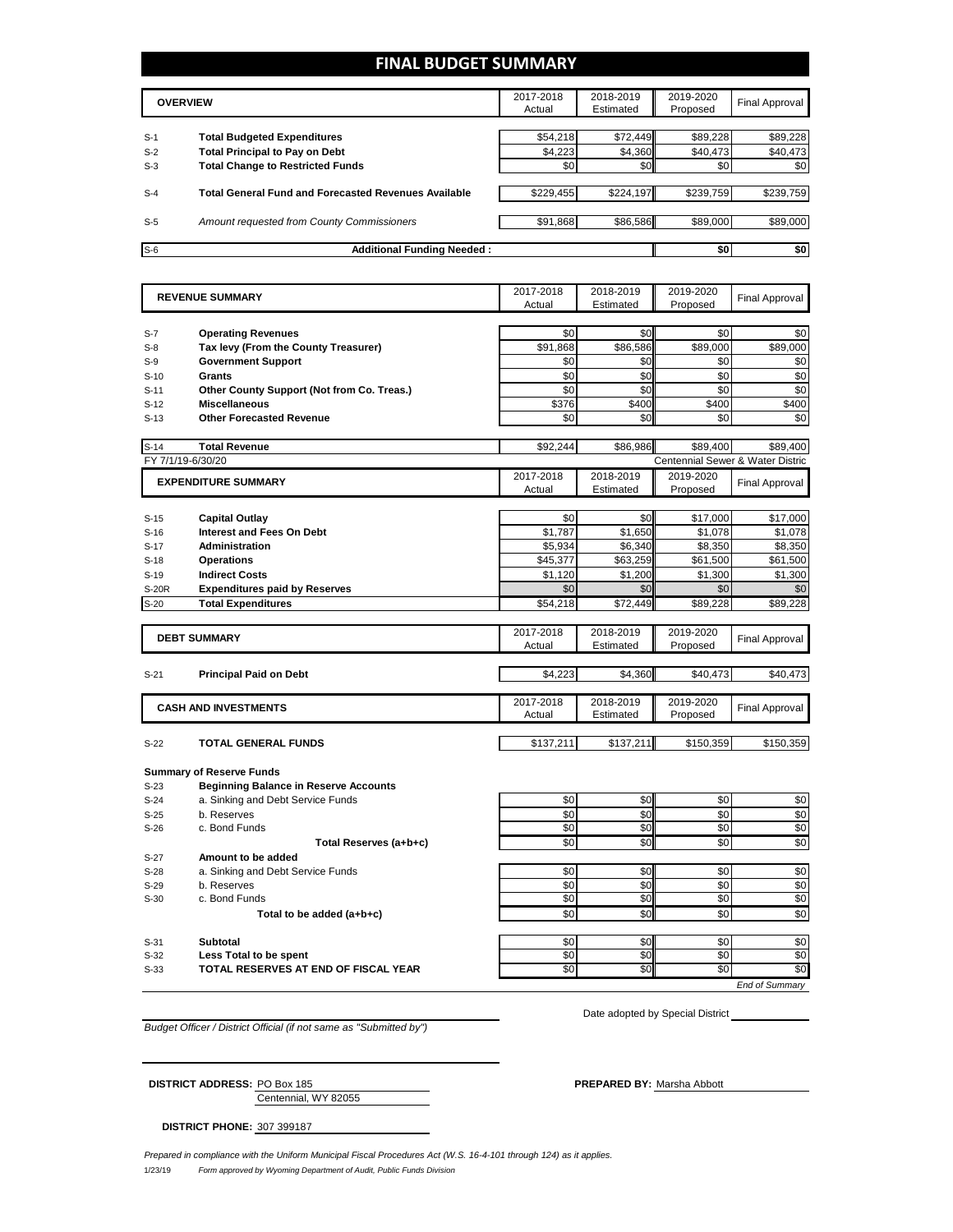## **Final Budget**

**PROPERTY TAXES AND ASSESSMENTS** 2017-2018 Actual 2018-2019 Estimated 2019-2020 <sup>2019-2020</sup> Final Approval **R-1 Property Taxes and Assessments Received** R-1.1 **Tax Levy (From the County Treasurer)** 591,868 \$86,586 \$89,000 \$89,000 \$89,000 R-1.2 Other County Support **FORECASTED REVENUE** 2017-2018 Actual 2018-2019 Estimated 2019-2020 Proposed Final Approval **R-2 Revenues from Other Governments** R-2.1 R-2.2 R-2.3 R-2.4 Other (Specify) R-2.5 **Total Government Support** \$0 \$0 \$0 \$0 **R-3 Operating Revenues** R-3.1 R-3.2 R-3.3 R-3.4 **Total Operating Revenues \$0| \$0| \$0 R-4 Grants** R-4.1 Direct Federal Grants R-4.2 Federal Grants thru State Agencies R-4.3 Grants from State Agencies R-4.4 **Total Grants** \$0 \$0 \$0 \$0 **R-5 Miscellaneous Revenue** R-5.1 Interest \$376 \$400 \$400 \$400 R-5.2 R-5.3 R-5.4 **Total Miscellaneous** \$376 \$400 \$400 \$400 R-5.5 **Total Forecasted Revenue** \$376 \$400 \$400 \$400 **R-6 Other Forecasted Revenue** R-6.1 a. Other past due-as estimated by Co. Treas. R-6.2 b. Other forecasted revenue (specify): R-6.3 R-6.4 R-6.5 R-6.6 **Total Other Forecasted Revenue (a+b)** \$0 \$0 \$0 \$0 Customer Charges Centennial Sewer & Water Distric **NAME OF DISTRICT/BOARD** City (or Town) Aid State Aid Additional County Aid (non-treasurer) Other: Additional Interest Other: Specify Sales of Goods or Services Other Assessments

**FYE** 6/30/2020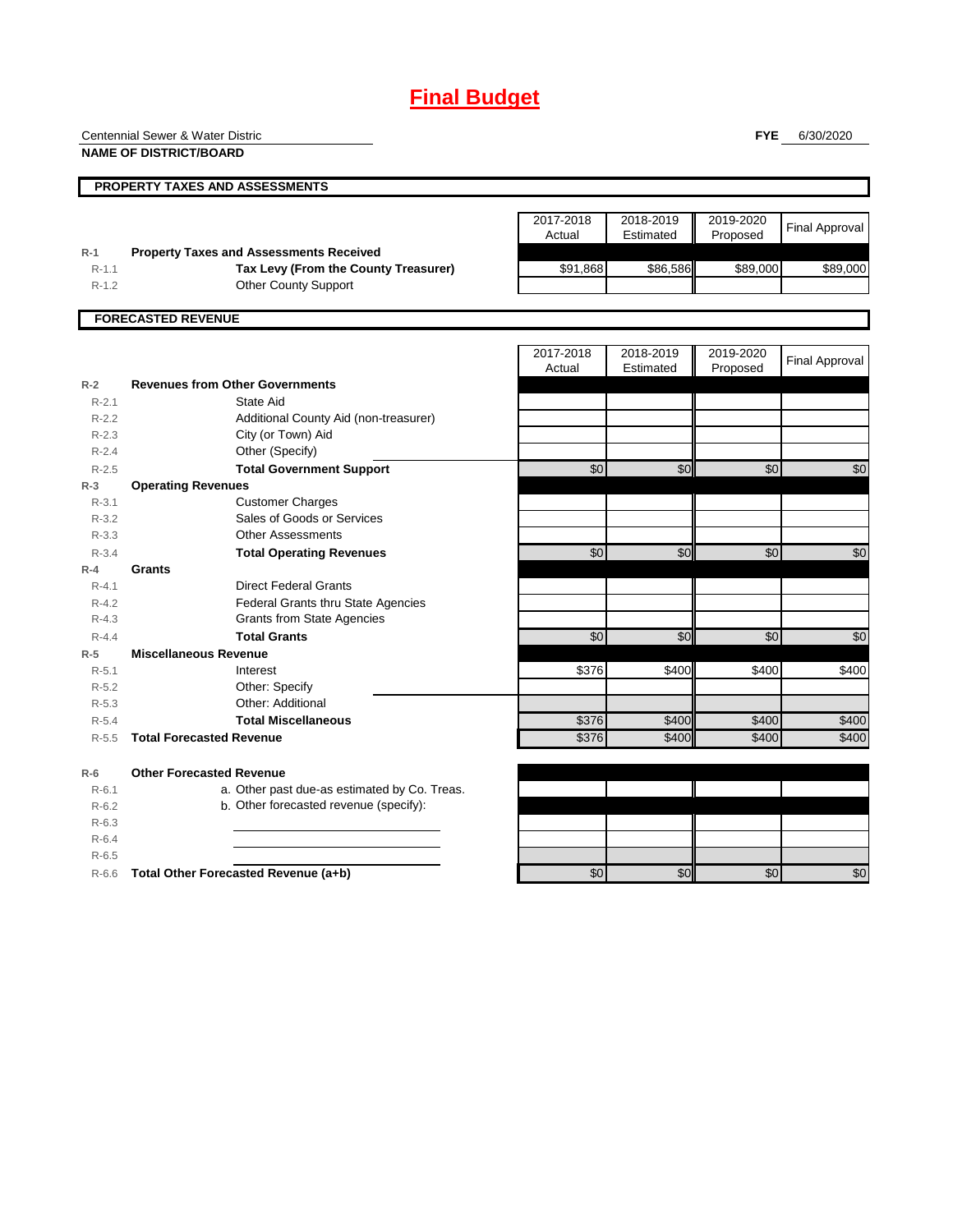## **CAPITAL OUTLAY BUDGET**

| $E-1$     | <b>Capital Outlay</b>       |                         |
|-----------|-----------------------------|-------------------------|
| $E - 1.1$ |                             | <b>Real Property</b>    |
| $F-12$    |                             | Vehicles                |
| $F-1.3$   |                             | <b>Office Equipment</b> |
| $F-14$    |                             | Other (Specify)         |
| $F-1.5$   |                             | Generator & Fencing     |
| $F-16$    |                             |                         |
| $F-17$    |                             |                         |
| $F-1.8$   | <b>TOTAL CAPITAL OUTLAY</b> |                         |

|           |                             |                      | 2017-2018 | 2018-2019<br>Estimated | 2019-2020 | <b>Final Approval</b> |
|-----------|-----------------------------|----------------------|-----------|------------------------|-----------|-----------------------|
|           |                             |                      | Actual    |                        | Proposed  |                       |
|           | <b>Capital Outlay</b>       |                      |           |                        |           |                       |
| $E - 1.1$ |                             | <b>Real Property</b> |           |                        |           |                       |
| $E-1.2$   |                             | Vehicles             |           |                        |           |                       |
| $E-1.3$   |                             | Office Equipment     |           |                        |           |                       |
| $E - 1.4$ |                             | Other (Specify)      |           |                        |           |                       |
| $E-1.5$   |                             | Generator & Fencing  |           |                        | \$17,000  | \$17,000              |
| $E-1.6$   |                             |                      |           |                        |           |                       |
| $E - 1.7$ |                             |                      |           |                        |           |                       |
| $E-1.8$   | <b>TOTAL CAPITAL OUTLAY</b> |                      | \$0       | \$0                    | \$17,000  | \$17,000              |

### **ADMINISTRATION BUDGET**

|           |                                      |                                 | Actual  | Estimated |
|-----------|--------------------------------------|---------------------------------|---------|-----------|
| $E-2$     | <b>Personnel Services</b>            |                                 |         |           |
| $E - 2.1$ |                                      | Administrator                   |         |           |
| $E - 2.2$ |                                      | Secretary                       |         |           |
| $E - 2.3$ |                                      | Clerical                        |         |           |
| $E - 2.4$ |                                      | Other (Specify)                 |         |           |
| $E - 2.5$ |                                      |                                 |         |           |
| $E - 2.6$ |                                      |                                 |         |           |
| $E - 2.7$ |                                      |                                 |         |           |
| $E-3$     | <b>Board Expenses</b>                |                                 |         |           |
| $E - 3.1$ |                                      | Travel                          |         |           |
| $E - 3.2$ |                                      | Mileage                         |         |           |
| $E - 3.3$ |                                      | Other (Specify)                 |         |           |
| $E - 3.4$ |                                      |                                 |         |           |
| $E - 3.5$ |                                      |                                 |         |           |
| $E - 3.6$ |                                      |                                 |         |           |
| $E-4$     | <b>Contractual Services</b>          |                                 |         |           |
| $E - 4.1$ |                                      | Legal                           |         |           |
| $E - 4.2$ |                                      | Accounting/Auditing             | \$3,619 | \$3,765   |
| $E - 4.3$ |                                      | Other (Specify)                 |         |           |
| $E - 4.4$ |                                      | advertisimg                     | \$149   | \$150     |
| $E-4.5$   |                                      | mapping & survey                |         |           |
| $E - 4.6$ |                                      |                                 |         |           |
| $E-5$     | <b>Other Administrative Expenses</b> |                                 |         |           |
| $E - 5.1$ |                                      | <b>Office Supplies</b>          | \$328   | \$113     |
| $E - 5.2$ |                                      | Office equipment, rent & repair |         |           |
| $E - 5.3$ |                                      | Education                       | \$1,413 | \$1,561   |
| $E - 5.4$ |                                      | Registrations                   | \$425   | \$425     |
| $E - 5.5$ |                                      | Other (Specify)                 |         |           |
| $E - 5.6$ |                                      | elections                       |         | \$260     |
| $E - 5.7$ |                                      | bank charges                    |         | \$66      |
| $E - 5.8$ |                                      |                                 |         |           |
| $E-6$     | <b>TOTAL ADMINISTRATION</b>          |                                 | \$5,934 | \$6,340   |

|                          |                                      |                                 | 2017-2018<br>Actual | 2018-2019<br>Estimated | 2019-2020<br>Proposed | <b>Final Approval</b> |
|--------------------------|--------------------------------------|---------------------------------|---------------------|------------------------|-----------------------|-----------------------|
| $\overline{\mathbf{r}}$  | <b>Personnel Services</b>            |                                 |                     |                        |                       |                       |
| $E - 2.1$                |                                      | Administrator                   |                     |                        |                       |                       |
| $E - 2.2$                |                                      | Secretary                       |                     |                        |                       |                       |
| $E - 2.3$                |                                      | Clerical                        |                     |                        |                       |                       |
| $E - 2.4$                |                                      | Other (Specify)                 |                     |                        |                       |                       |
| $E - 2.5$                |                                      |                                 |                     |                        |                       |                       |
| $E - 2.6$                |                                      |                                 |                     |                        |                       |                       |
| $E - 2.7$                |                                      |                                 |                     |                        |                       |                       |
| $\overline{\phantom{a}}$ | <b>Board Expenses</b>                |                                 |                     |                        |                       |                       |
| $E - 3.1$                |                                      | Travel                          |                     |                        |                       |                       |
| $E - 3.2$                |                                      | Mileage                         |                     |                        |                       |                       |
| $E - 3.3$                |                                      | Other (Specify)                 |                     |                        |                       |                       |
| $E - 3.4$                |                                      |                                 |                     |                        |                       |                       |
| $E - 3.5$                |                                      |                                 |                     |                        |                       |                       |
| $E - 3.6$                |                                      |                                 |                     |                        |                       |                       |
| Ļ.                       | <b>Contractual Services</b>          |                                 |                     |                        |                       |                       |
| $E - 4.1$                |                                      | Legal                           |                     |                        | \$500                 | \$500                 |
| $E - 4.2$                |                                      | Accounting/Auditing             | \$3,619             | \$3,765                | \$4,300               | \$4,300               |
| $E - 4.3$                |                                      | Other (Specify)                 |                     |                        |                       |                       |
| $E - 4.4$                |                                      | advertisimg                     | \$149               | \$150                  | \$100                 | \$100                 |
| $E - 4.5$                |                                      | mapping & survey                |                     |                        | \$800                 | \$800                 |
| $E - 4.6$                |                                      |                                 |                     |                        |                       |                       |
| $\overline{\phantom{a}}$ | <b>Other Administrative Expenses</b> |                                 |                     |                        |                       |                       |
| $E - 5.1$                |                                      | <b>Office Supplies</b>          | \$328               | \$113                  | \$200                 | \$200                 |
| $E - 5.2$                |                                      | Office equipment, rent & repair |                     |                        |                       |                       |
| $E - 5.3$                |                                      | Education                       | \$1,413             | \$1,561                | \$2,000               | \$2,000               |
| $E - 5.4$                |                                      | Registrations                   | \$425               | \$425                  | \$450                 | \$450                 |
| $E - 5.5$                |                                      | Other (Specify)                 |                     |                        |                       |                       |
| $E - 5.6$                |                                      | elections                       |                     | \$260                  |                       |                       |
| $E - 5.7$                |                                      | bank charges                    |                     | \$66                   |                       |                       |
| $E - 5.8$                |                                      |                                 |                     |                        |                       |                       |
| ŝ                        | <b>TOTAL ADMINISTRATION</b>          |                                 | \$5,934             | \$6,340                | \$8,350               | \$8,350               |
|                          |                                      |                                 |                     |                        |                       |                       |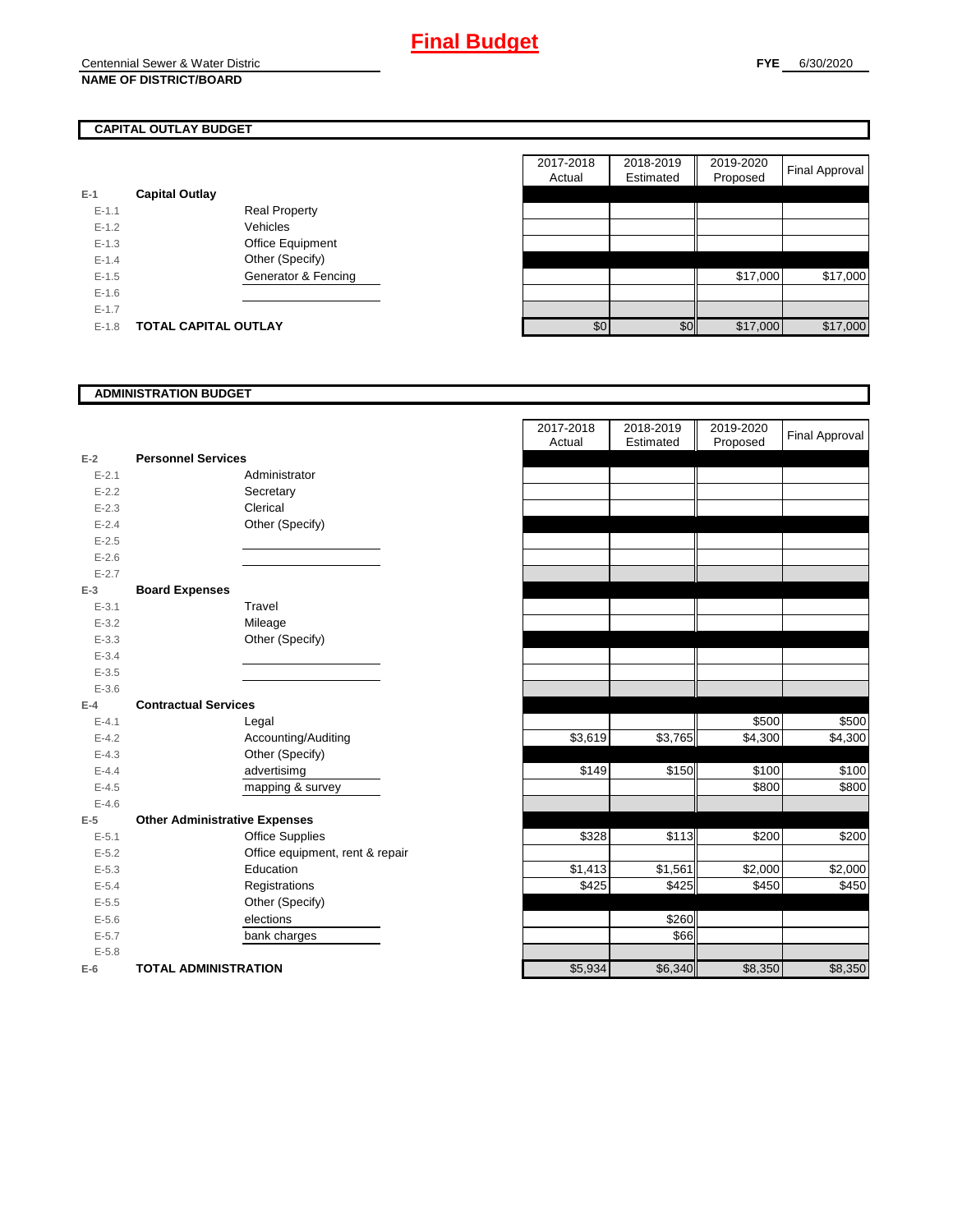## **OPERATIONS BUDGET**

| $E-7$      | <b>Personnel Services</b>              |
|------------|----------------------------------------|
| $E - 7.1$  | <b>Wages--Operations</b>               |
| $E - 7.2$  | <b>Service Contracts</b>               |
| $E - 7.3$  | Other (Specify)                        |
| $E - 7.4$  |                                        |
| $E - 7.5$  |                                        |
| $E - 7.6$  |                                        |
| $E-8$      | Travel                                 |
| $E-8.1$    | Mileage                                |
| $E - 8.2$  | Other (Specify)                        |
| $E - 8.3$  |                                        |
| $E - 8.4$  |                                        |
| $E - 8.5$  |                                        |
| $E-9$      | <b>Operating supplies (List)</b>       |
| $E-9.1$    | repairs & maintenance                  |
| $E - 9.2$  | testing                                |
| $E - 9.3$  |                                        |
| $E - 9.4$  |                                        |
| $E - 9.5$  |                                        |
| $E-10$     | <b>Program Services (List)</b>         |
| $E - 10.1$ | storage fees                           |
| $E-10.2$   | utilities                              |
| $E-10.3$   |                                        |
| $E-10.4$   |                                        |
| $E-10.5$   |                                        |
| $E-11$     | <b>Contractual Arrangements (List)</b> |
| $E - 11.1$ |                                        |
| $E - 11.2$ |                                        |
| $E-11.3$   |                                        |
| $E - 11.4$ |                                        |
| $E-11.5$   |                                        |
| $E-12$     | <b>Other operations (Specify)</b>      |
| $E-12.1$   |                                        |
| $E-12.2$   |                                        |
| $E-12.3$   |                                        |
| $E-12.4$   |                                        |
| $E-12.5$   |                                        |
| $E-13$     | <b>TOTAL OPERATIONS</b>                |

|           |                                        | 2017-2018<br>2018-2019           | 2019-2020 | <b>Final Approval</b> |
|-----------|----------------------------------------|----------------------------------|-----------|-----------------------|
|           |                                        | Estimated<br>Actual              | Proposed  |                       |
| 7         | <b>Personnel Services</b>              |                                  |           |                       |
| $E - 7.1$ | Wages--Operations                      | $\overline{$}30,544$<br>\$35,907 | \$40,000  | \$40,000              |
| $E - 7.2$ | <b>Service Contracts</b>               |                                  |           |                       |
| $E - 7.3$ | Other (Specify)                        |                                  |           |                       |
| $E - 7.4$ |                                        |                                  |           |                       |
| $E - 7.5$ |                                        |                                  |           |                       |
| $E - 7.6$ |                                        |                                  |           |                       |
| 8         | <b>Travel</b>                          |                                  |           |                       |
| $E - 8.1$ | Mileage                                |                                  |           |                       |
| $E - 8.2$ | Other (Specify)                        |                                  |           |                       |
| $E - 8.3$ |                                        |                                  |           |                       |
| $E - 8.4$ |                                        |                                  |           |                       |
| $E - 8.5$ |                                        |                                  |           |                       |
| 9         | <b>Operating supplies (List)</b>       |                                  |           |                       |
| $E-9.1$   | repairs & maintenance                  | \$20,093<br>\$9,575              | \$13,750  | \$13,750              |
| $E-9.2$   | testing                                | \$416<br>\$414                   | \$450     | \$450                 |
| $E - 9.3$ |                                        |                                  |           |                       |
| $E - 9.4$ |                                        |                                  |           |                       |
| $E - 9.5$ |                                        |                                  |           |                       |
| 10        | <b>Program Services (List)</b>         |                                  |           |                       |
| $E-10.1$  | storage fees                           | \$780<br>\$780                   | \$800     | \$800                 |
| $E-10.2$  | utilities                              | \$4,062<br>\$6,065               | \$6,500   | \$6,500               |
| $E-10.3$  |                                        |                                  |           |                       |
| $E-10.4$  |                                        |                                  |           |                       |
| $E-10.5$  |                                        |                                  |           |                       |
| 11        | <b>Contractual Arrangements (List)</b> |                                  |           |                       |
| $E-11.1$  |                                        |                                  |           |                       |
| $E-11.2$  |                                        |                                  |           |                       |
| $E-11.3$  |                                        |                                  |           |                       |
| $E-11.4$  |                                        |                                  |           |                       |
| $E-11.5$  |                                        |                                  |           |                       |
| 12        | <b>Other operations (Specify)</b>      |                                  |           |                       |
| $E-12.1$  |                                        |                                  |           |                       |
| $E-12.2$  |                                        |                                  |           |                       |
| $E-12.3$  |                                        |                                  |           |                       |
| $E-12.4$  |                                        |                                  |           |                       |
| $E-12.5$  |                                        |                                  |           |                       |
| 13.       | TOTAL OPERATIONS                       | \$63,259<br>\$45,377             | \$61500   | \$61500               |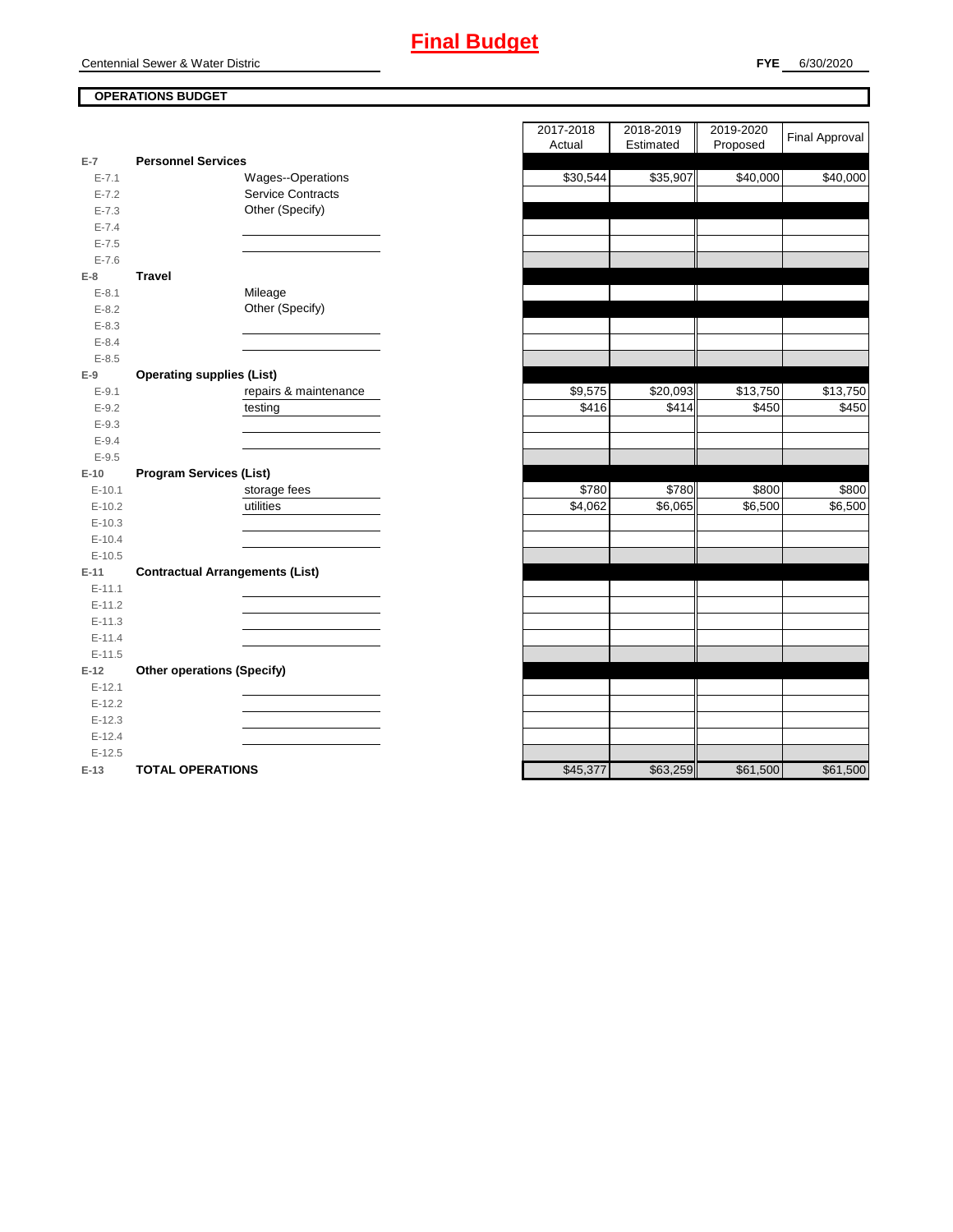

**FYE** 6/30/2020

## **INDIRECT COSTS BUDGET**

| E-14       | Insurance                   |                               |
|------------|-----------------------------|-------------------------------|
| $F-141$    |                             | Liability                     |
| $E-14.2$   |                             | <b>Buildings and vehicles</b> |
| $E-14.3$   |                             | Equipment                     |
| $F-144$    |                             | Other (Specify)               |
| $F-14.5$   |                             |                               |
| $E - 14.6$ |                             |                               |
| $F-147$    |                             |                               |
| $E-15$     | Indirect payroll costs:     |                               |
| $F-151$    |                             | FICA (Social Security) taxes  |
| $E-15.2$   |                             | <b>Workers Compensation</b>   |
| $E - 15.3$ |                             | <b>Unemployment Taxes</b>     |
| $E-15.4$   |                             | Retirement                    |
| $E-15.5$   |                             | Health Insurance              |
| $E - 15.6$ |                             | Other (Specify)               |
| $E-15.7$   |                             |                               |
| $E-15.8$   |                             |                               |
| $E-15.9$   |                             |                               |
|            |                             |                               |
| $E-17$     | <b>TOTAL INDIRECT COSTS</b> |                               |

|          |                             |                              | 2017-2018 | 2018-2019 | 2019-2020 | <b>Final Approval</b> |
|----------|-----------------------------|------------------------------|-----------|-----------|-----------|-----------------------|
|          |                             |                              | Actual    | Estimated | Proposed  |                       |
| 14       | Insurance                   |                              |           |           |           |                       |
| $E-14.1$ |                             | Liability                    | \$1,120   | \$1,200   | \$1,300   | \$1,300               |
| $E-14.2$ |                             | Buildings and vehicles       |           |           |           |                       |
| $E-14.3$ |                             | Equipment                    |           |           |           |                       |
| $E-14.4$ |                             | Other (Specify)              |           |           |           |                       |
| $E-14.5$ |                             |                              |           |           |           |                       |
| $E-14.6$ |                             |                              |           |           |           |                       |
| $E-14.7$ |                             |                              |           |           |           |                       |
| 15       | Indirect payroll costs:     |                              |           |           |           |                       |
| $E-15.1$ |                             | FICA (Social Security) taxes |           |           |           |                       |
| $E-15.2$ |                             | <b>Workers Compensation</b>  |           |           |           |                       |
| $E-15.3$ |                             | <b>Unemployment Taxes</b>    |           |           |           |                       |
| $E-15.4$ |                             | Retirement                   |           |           |           |                       |
| $E-15.5$ |                             | Health Insurance             |           |           |           |                       |
| $E-15.6$ |                             | Other (Specify)              |           |           |           |                       |
| $E-15.7$ |                             |                              |           |           |           |                       |
| $E-15.8$ |                             |                              |           |           |           |                       |
| $E-15.9$ |                             |                              |           |           |           |                       |
|          |                             |                              |           |           |           |                       |
| 17       | <b>TOTAL INDIRECT COSTS</b> |                              | \$1,120   | \$1,200   | \$1,300   | \$1,300               |

#### **DEBT SERVICE BUDGET**

|         |                           | 2017-2018 | 2018-2019 | 2019-2020 |                       |
|---------|---------------------------|-----------|-----------|-----------|-----------------------|
|         |                           | Actual    | Estimated | Proposed  | <b>Final Approval</b> |
| $D-1$   | <b>Debt Service</b>       |           |           |           |                       |
| $D-1.1$ | Principal                 | \$4.223   | \$4.360   | \$40.473  | \$40.473              |
| $D-1.2$ | Interest                  | \$1,787   | \$1.650   | \$1,078   | \$1,078               |
| $D-1.3$ | Fees                      |           |           |           |                       |
| $D-2$   | <b>TOTAL DEBT SERVICE</b> | \$6,010   | \$6,010   | \$41,551  | \$41,551              |